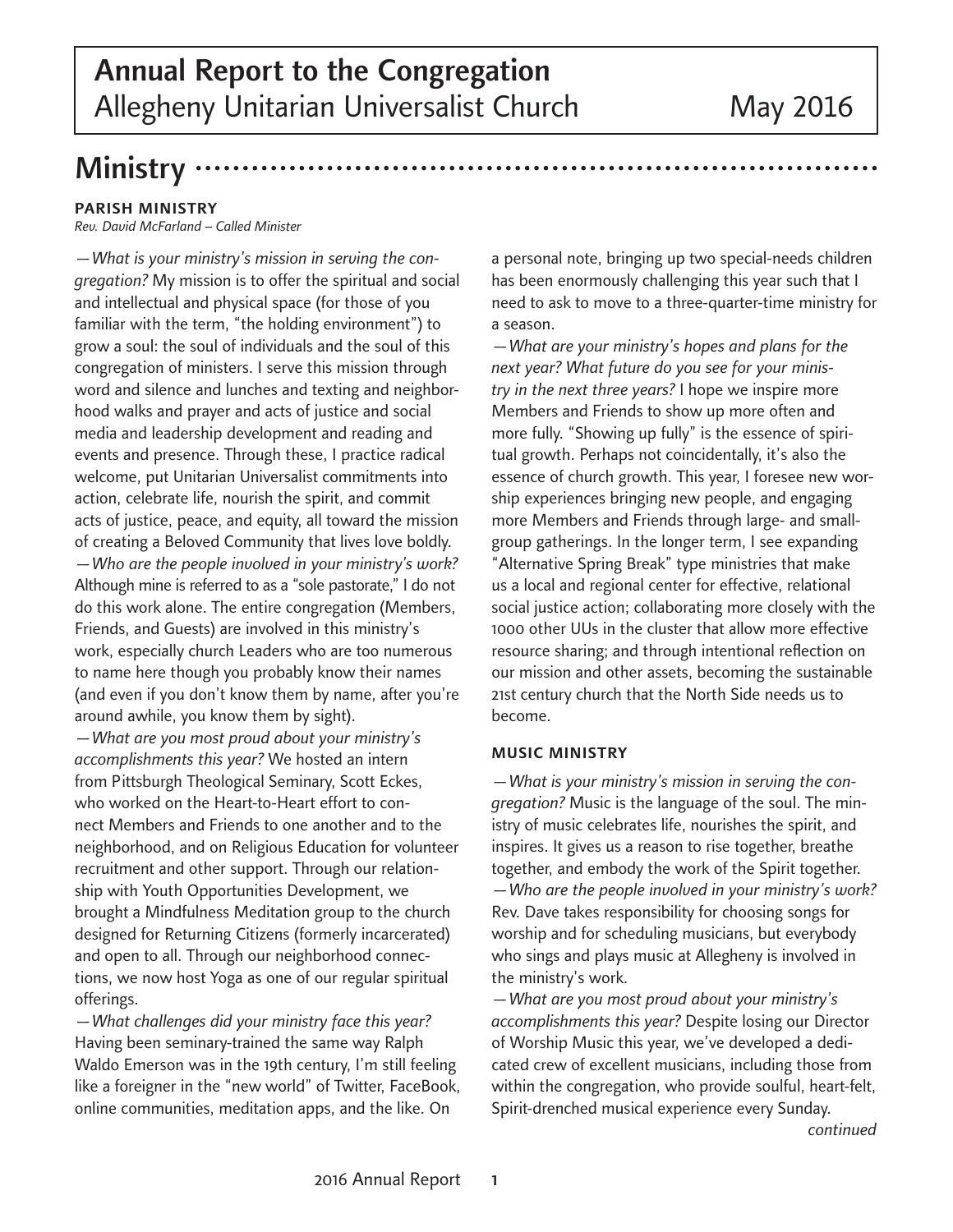*—What challenges did your ministry face this year?* The loss of regular contributions from Allegheny Voices (choir) has been difficult. Our committed singers have been disheartened by their small number. *—What are your ministry's hopes and plans for the next year? What future do you see for your ministry in the next three years?* We hope to expand our musical resources. We hope to provide opportunities for singers and instrumentalists to contribute to the worship music experience. We look forward to a new volunteer crew of musicians who have offered to play and lead music at worship starting Flower Communion Sunday and showing up throughout the summer. We hope that new music written for Allegheny's worship and the infusion of a band/combo will bring even more Spirit and vitality to our worship experience and be spiritually nourishing for current Members and spiritually inviting to those who have not yet even crossed our threshold. We hope that in three years the Music Ministry will be bursting with musicians and choir(s!) and be just too big and vibrant for Rev. Dave to handle himself.

#### **WORSHIP MINISTRY**

*—What is your ministry's mission in serving the congregation?* Sunday morning worship supplies the beating heart to the church body. Worshipping together, we practice radical welcome, we give life to Unitarian Universalism, we celebrate life, nurture the spirit, and inspire acts of justice and mercy. We live love boldly. *—Who are the people involved in your ministry's work?* Easiest would be to say it's staffed by Donald Zeilman, Mark Tomlinson, and Rev. Dave. But a lot more people go into creating worship: Worship Hosts with special shout-out to our newest Hosts, Shane Freeman, Beth Glick, and Sonia Reed; Greeters and Welcome Table led by "Super Greeter" Andy Schwarz and Membership Chair Betty Schwarz, respectively; Religious Education (RE) Ministry including those much-appreciated Members and Friends who offer Time for All Ages; Worship Musicians like Tom Roberts, Brad Yoder, and Jesse Landis-Eigsti; Hospitality, currently led by the Board of Trustees; Guest Speakers, whether other Members and Friends or from the broader community; all are integral to the worship experience. And the most important people are those who create worship by showing up in the pews. That's where the spirit really ignites.

*—What are you most proud about your ministry's accomplishments this year?* The ministry encouraged and nurtured two "worship experiments" this year: Sunday Boost and Friday Happier Hour. We also experienced a variety of different worship styles: UU Taize, UU-Quaker Mash-Up, Music & Meditation. And although it's not without its own challenges, we've heard anecdotally from guests and new Members that having Fellowship Hour in the Emerson (Fireside) Room has made that experience much more accessible. *—What challenges did your ministry face this year?*  We struggled with losing our Director of Worship Music and regular contributions from Allegheny Voices (choir) and Allegheny Sounds (instrumentals). First Wednesday "Music Circle," designed to nurture musical participation in worship, hasn't been well attended. We're still unsatisfied with our collaboration with RE on Worship for All ages. We are most challenged by the reality that people come and respond super positively to Allegheny's worship experience, yet more often people don't come back than do, including the very ones (Members or Guests) who say they really love Allegheny's worship!

*—What are your ministry's hopes and plans for the next year? What future do you see for your ministry in the next three years?* Rev. Dave is planning a "Sermon Seminar" for those interested in speaking at Allegheny. We're going to try different styles of Worship for All Ages this year. Perhaps most significantly, this summer we're introducing worship with less ritual and more new music, instrumentals, and poetry beginning with Flower Communion Sunday on June 5. Don't miss it! Worship in three years might look very different from worship over the past three, and that's as it should be. As with all church endeavors, Worship Ministry tries to balance what current Members need with what future Members need.

#### *Ellen Kerr* **IN-REACH MINISTRY**

Rev. McFarland started the In-Reach Ministry during his Sabbatical to help us stay connected and to provide some peer to peer pastoral care. We continued after his return to help to cultivate a culture of caring.

*continued* Jane Schwarz, Suzanne Gais and Ellen Kerr work with Rev. Dave to help maintain and strengthen the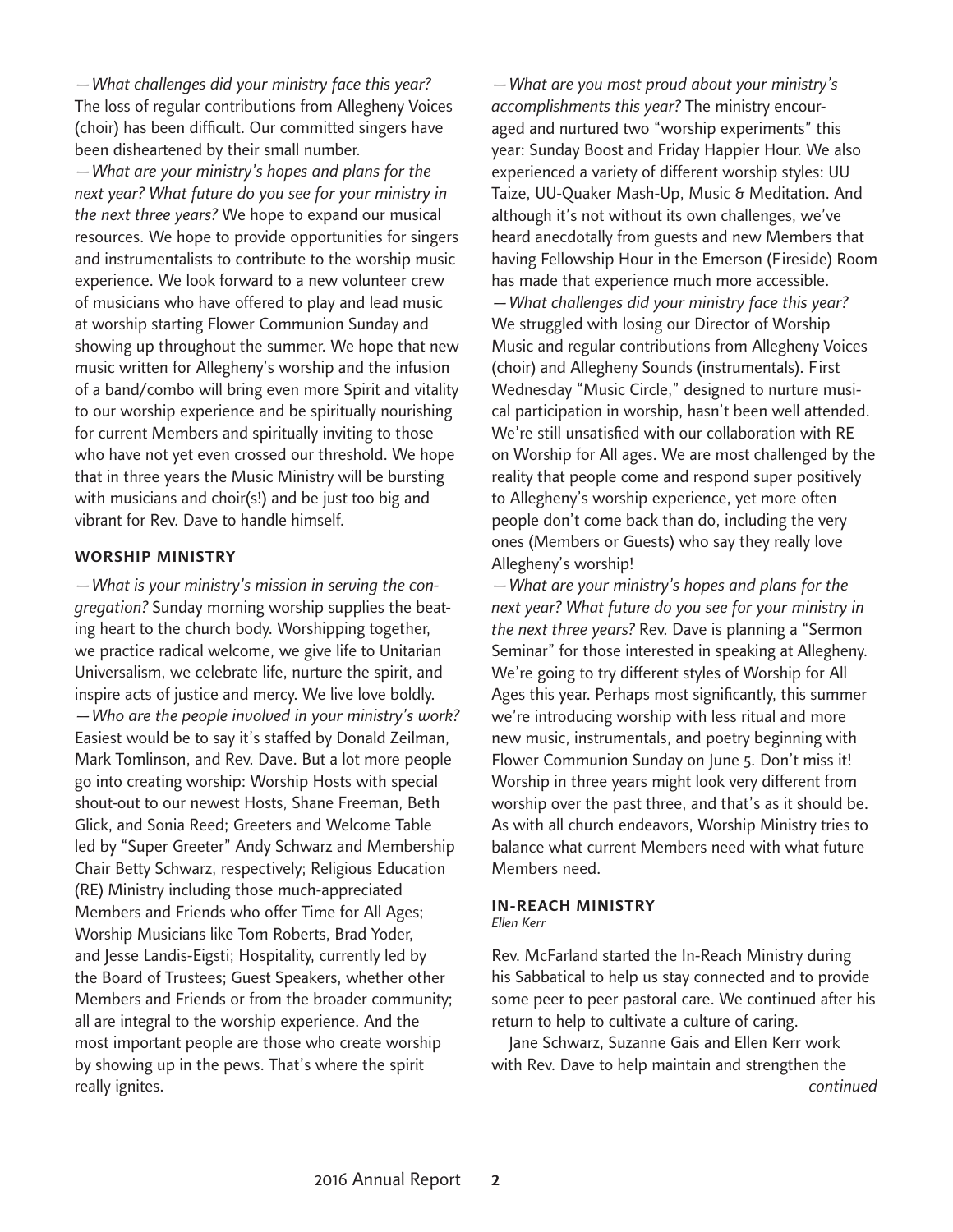ties between members and friends of this community. We respond sometimes with a note, sometimes with a phone call or sometimes with an e-mail to a personal problem or event to be celebrated that is shared in joys and sorrows or that Rev. Dave brings to our attention. We contact you to let you know that we heard you or about you, that we care and that you are never alone. We are here for each other. In-reach is here for you.

You are also a necessary part of this ministry. We can only respond to what we hear. Please participate. Our community grows stronger and more caring the more we know about each other, the more we can trust each other with our feelings, life changes, struggles, adventures, triumphs, and celebrations.

In-reach is available to and for you. If you want to talk, contact any of us by phone or e-mail. The group e-mail is: *inreachministry@alleghenyuu.org*

We hope to add a member or two to our ministry. There is always a lot going on in every life and we would like to be able to be more responsive.

# **RELIGIOUS EDUCATION MINISTRY**

*Peggy Thompson*

The mission of the RE Ministry is to create and nurture an exploration of our Unitarian Universalist values. We're striving to provide an environment that encourages spiritual development. Our focus right now is with the children of the church. There are about twenty five children enrolled in RE. On most Sundays there are between ten and twelve children in church.

There are two classes. The younger class has a lesson and story time. The children write or draw or do other

# Nominating Report 2016

The Nominating Committee is pleased to present the following candidates for Trustee in two-year positions:

John Luff (second term) Greg Blackman (second term) Jay Poliziani (second term) Kate Tomlinson (first term)

The Nominating Committee will be presenting candidates to serve on the Endowment Committee. The list currently includes Mark Tomlinson and Sarah Mocker.

art activities. They have time for snacks and playtime. The older class has a mixture of stories and lessons along with discussion and art activities. Under our current curriculum, both classes study the contributions of one notable UU each week. Recent lessons have focused on Ben Franklin, Beatrix Potter and Alexander Graham Bell. When possible we try to have two teachers in each classroom. Marissa Morrison, our Childcare Specialist, has been teaching the older class. She has brought both leadership and creativity to the program.

The kids enjoyed several parties and special activities. They celebrated with Santa and also learned about Hanukkah. On Easter they had an egg hunt. Recently, Sarah Mocker has been gardening with the kids.

"Time for All Ages" has become an integral part of Sunday morning worship. Thanks to the people who have read a story or shared a lesson with the kids. The goal for "Worship for All Ages" is to help the kids feel included in Sunday worship. The activity bags have helped keep their hands busy. We're pleased that RE takes place every Sunday whether in Unitarian House or in church during Worship for All Ages.

One of the challenges this year was recruiting volunteers to teach RE. The classes run more smoothly with two teachers in the room. We're in the process of hiring a teacher that could help in either class when needed. The RE Committee is small and would welcome new members. The Ministry includes Marissa Morrison, Lisa Schroth, Peggy Thompson and Rev. Dave. It's our hope that with the involvement of more people over the next few years the RE Ministry could be enlarged and more programs could be offered to both adults and children.

#### **KATE TOMLINSON**

Kate Tomlinson is an 18-year member of Allegheny. She has served on a variety of committees and initiatives, including fund raising, stewardship, committee on ministry, communications, endowment, and Growth and Vitality, and was involved in the development of our Covenant. Professionally, Kate works for the National MS Society, leading their digital strategy. Kate lives with husband Mark, daughter Emeline, and dog Moxie in North Side's Manchester neighborhood.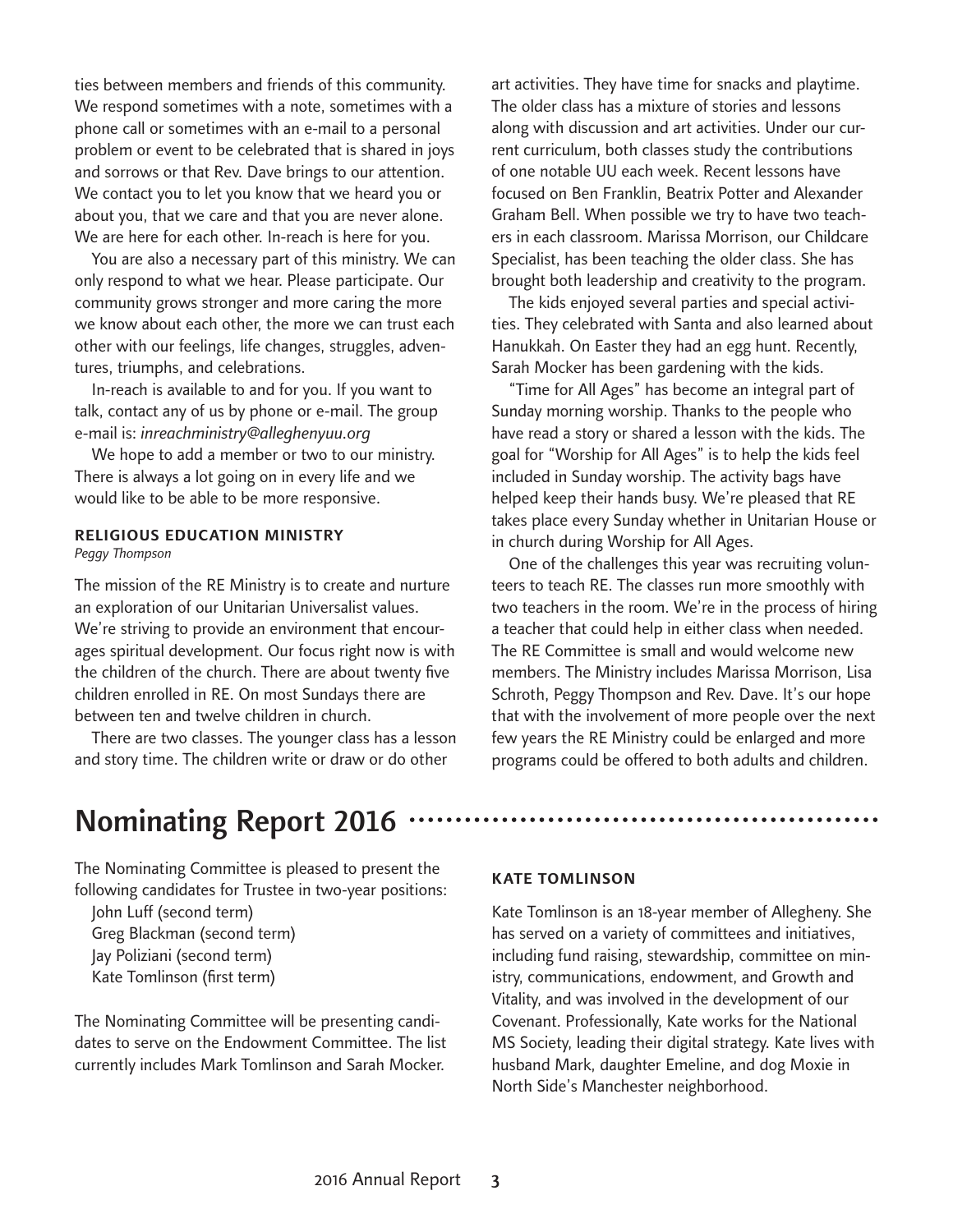# Board Administration

*Greg Blackman – Vice President, acting President January 2016*

First, I would like to thank Liz Dell for her year and half of service as President of the Allegheny Board of Trustees and wish her well as she embarks on her new role as mother of Pauline. Liz did an excellent job, helping us navigate through some difficult changes.

Some of the high points for the past year were: Our October 2015 celebration of the 10th Anniversary of Reverend David McFarland's installation.

One of Liz's goals – improved acoustics for Founders Hall also came to fruition in the Fall when the sound dampening ceiling panels were installed.

In February, the value of the effort to improve the acoustics of Founder's Hall was demonstrated when we hosted a community meeting there called Hope Against Hate. The event was quickly organized after a banner at the North Side office of a physician serving the LGBTQ community was vandalized.

This spring Allegheny and the Unitarian House became the home base for another group of college

**BOARD OF TRUSTEES** students spending their alternative spring break doing social justice work in Pittsburgh. A group from Vanderbilt University has been coming for several years; this year a group from the University of Delaware also made Allegheny their home base and attended our Easter Sunday service.

> In support of the Fight for Fifteen movement to raise the minimum wage nationally, in April the board voted to pay all hourly employees of Allegheny a minimum of \$15 an hour.

Sometime in late 2016 our Share the Plate program will reach \$25,000 in donations; a celebration of that achievement is in the works.

Issues the Board needs to address this coming year include how to handle hospitality after worship, and planning to make sure we remain financially secure.

I would like to thank our continuing members this year: Sonia Reed, Mary Jo Sonntag, John Luff, and Jay Poliziani – thanks for your efforts. I would also like thank Eric Meisberger who is leaving the Board. We will miss his wise contributions and lightheartedness.

#### **JUSTICE LEAGUE REPORT** *Shane Freeman*

The Justice League has five members: Shane Freeman, Betty & John Luff, Betty Schwarz and Ellen Kerr.

The mission of the Justice League is to work towards a more just and equitable society. We strive to work within the congregation and with outside organizations in the hopes of tackling social justice issues. Our discussions about how we might help have touched on racial, environmental, and economic justice topics. We have come to the conclusion that the most efficient way for us to effect change is to offer our time and energy to local organizations in need of help, by way of tapping into our volunteer base. In that way, we feel we can maximize our impact by plugging into issues that are already being addressed, rather than "reinventing the wheel."

One of the ways we accomplished that this year is the Refugee Assistance Program. In April we were able to assist 13 refugees (clients of the Northern Area Multi-Service Center in Sharpsburg) come one step closer to permanent citizenship by assisting them with one of

the more daunting aspects of that process, the paperwork. We intend for this program to be an ongoing one, with sessions recurring about once a month.

We look forward to what the coming year holds for us. We are currently discussing activities that revolve around the upcoming Pride Week Celebrations. We are also discussing Allegheny's Welcoming Congregation status as it relates to the constantly changing landscape of LGBTQIA+ issues. In particular, we are bouncing around thoughts about how to make Allegheny more welcoming to people in that community, including the possibility of gender neutral bathrooms and gender pronouns on our name tags.

One of the most daunting challenges that the Justice League has faced over the past several months is engaging members in important (and potentially uncomfortable) conversations. For a wide variety of reasons, it has been difficult to get folks to open up and talk about some of the delicate subject matter, especially pertaining to racial justice. We continue to seek an appropriate avenue to getting those dialogs rolling.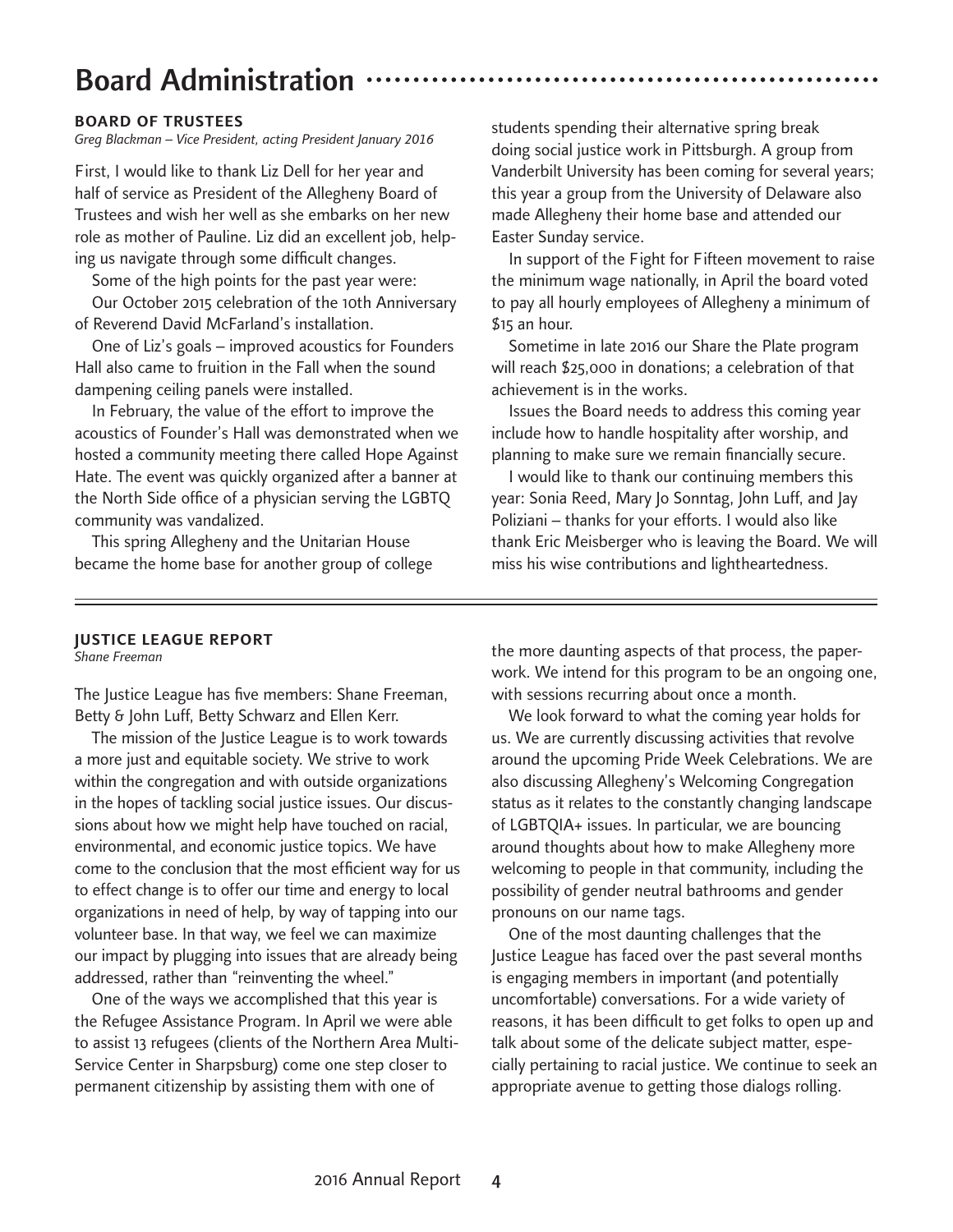## **FINANCE REPORT — (as of March 31, 2016)**

*John Luff – Treasurer*

Summary The state of the Church's finances is the best it has been in a long time. With a bit of luck and effort by everyone to pay the balance owed on pledges for FY2016 we have a shot at breaking even at the end of the fiscal year in June, which would be a dramatic turn around indeed. Prospects looking forward are also quite good as the efforts of the Board to make important long term strategic choices that will materially stabilize the Church's finances are in process.

Income Through March income was down 7.5% compared to the same period last year. However, rental income is up resulting in total income essentially identical to last year.

Expenses This year the Board, Ministries and committees have done an outstanding job managing the expenses of the Church. Total expenses are down about 9.4% from last year. We have lowered insurance (down \$2,400), utility costs (down \$2,400), reduced general expenses, and facility maintenance cost. Our operating costs were about \$13,000 below last year. Operating Income <Loss> The operating deficit has been reduced from about <\$14,000> last year to about <\$2,500> in FY2016 (July–June).

Giant Eagle Card Program For the fiscal year, GE shows a profit of \$1,222, or 3.1% for the year. The inventory of cards as of March 29th increased to \$1,450.

Notes Some of our long-term investments suffered a bit this year in the volatile stock market, losing about \$3,000 through the end of March, while others increased in value, for a net increase of about \$1,300. Cash accounts (checking and money market) decreased by about \$14,000, in part due to the expenditures on the acoustics work in Founders Hall, which cost us about \$7,000. Our total Net Assets decreased by \$7,100.

Endowment The Allegheny Endowment was established in 2012 at the Annual Meeting. It was funded by a donation of \$10,700 in early 2013. In 2014 the Board of Trustees voted to move \$15,000 from the PNC Money Market Account to the Endowment. Those funds (total of \$25,000) are invested in the UUA Common Endowment Fund. To date, during the drop in the market last year and volatility this year, that account has dropped in value to \$23,532 (as of 3/31, the last reporting period). The Allegheny Endowment also has a checking account with just over \$700 in it. Both of those accounts are not accessible to the Church Operating Budget until the total invested amount exceeds \$75,000.

# **STEWARDSHIP COMMITTEE**<br>Tiffany Merriman-Preston

From the Stewardship Team, thank you to everyone who supported this church in a myriad of ways over the last year!

In the 2015–16 fiscal year, as part of our "Built by Many Hands" campaign, we introduced our first Commitment Sunday. This was an opportunity to dedicate the Sunday service before our Annual Meeting to celebrating our commitment to the Church's mission and pledging our support together. The 2015–16 campaign raised more than \$78,000 in pledges from members and friends!

In November, we celebrated together with an appreciation event, which was generously hosted at the home of Karl Kunkle. We enjoyed gathering over good food and drinks, socializing, and spending some time reflecting on what our Church means to us and where we would like to take it.

In December, we invited members and friends to make a special gift to the Church, to mark the end of the calendar year and the season of giving. You all responded with enthusiasm, and we raised nearly \$10,000 to support our programs and outreach!

Now, as we gather again to review the past year and prepare for the future, we have launched our *#LiveLoveBoldly* campaign. This year, we're looking past the numbers and into the future, dreaming big and calling upon everyone to pledge their support. We kicked off with a great picnic in the park on Earth Day Sunday, and we're bringing back Commitment Sunday on May 22. We need everyone's help to make this year's campaign to fund our mission a big success!

Thanks for continuing to make this Church happen every week of the year! If anyone is interested in joining the Stewardship Team in the coming year, please contact Tiffany Merriman-Preston for more info!